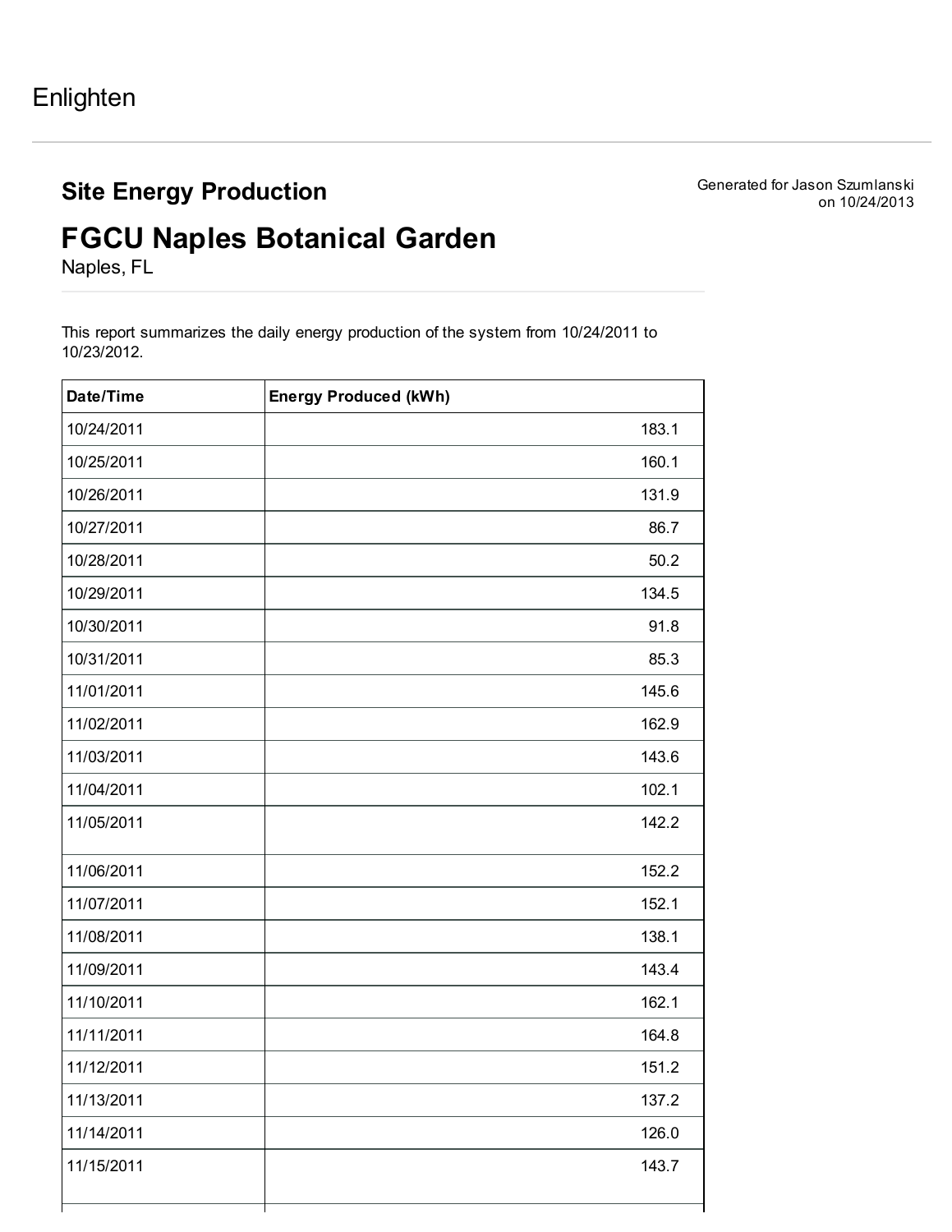| 11/16/2011 | 151.1 |
|------------|-------|
| 11/17/2011 | 148.1 |
| 11/18/2011 | 68.7  |
| 11/19/2011 | 129.2 |
| 11/20/2011 | 84.3  |
| 11/21/2011 | 118.1 |
| 11/22/2011 | 129.9 |
| 11/23/2011 | 142.4 |
| 11/24/2011 | 140.0 |
| 11/25/2011 | 148.8 |
| 11/26/2011 | 136.8 |
| 11/27/2011 | 148.9 |
| 11/28/2011 | 111.0 |
| 11/29/2011 | 146.8 |
| 11/30/2011 | 134.5 |
| 12/01/2011 | 153.2 |
| 12/02/2011 | 109.2 |
| 12/03/2011 | 123.2 |
| 12/04/2011 | 111.9 |
| 12/05/2011 | 125.7 |
| 12/06/2011 | 133.7 |
| 12/07/2011 | 142.8 |
| 12/08/2011 | 116.9 |
| 12/09/2011 | 74.9  |
| 12/10/2011 | 73.8  |
| 12/11/2011 | 87.7  |
| 12/12/2011 | 120.1 |
| 12/13/2011 | 125.5 |
| 12/14/2011 | 101.6 |
| 12/15/2011 | 72.7  |
| 12/16/2011 | 88.6  |
| 12/17/2011 | 110.4 |
| 12/18/2011 | 141.7 |
| 12/19/2011 | 140.6 |
| 12/20/2011 | 128.2 |
| 12/21/2011 | 138.4 |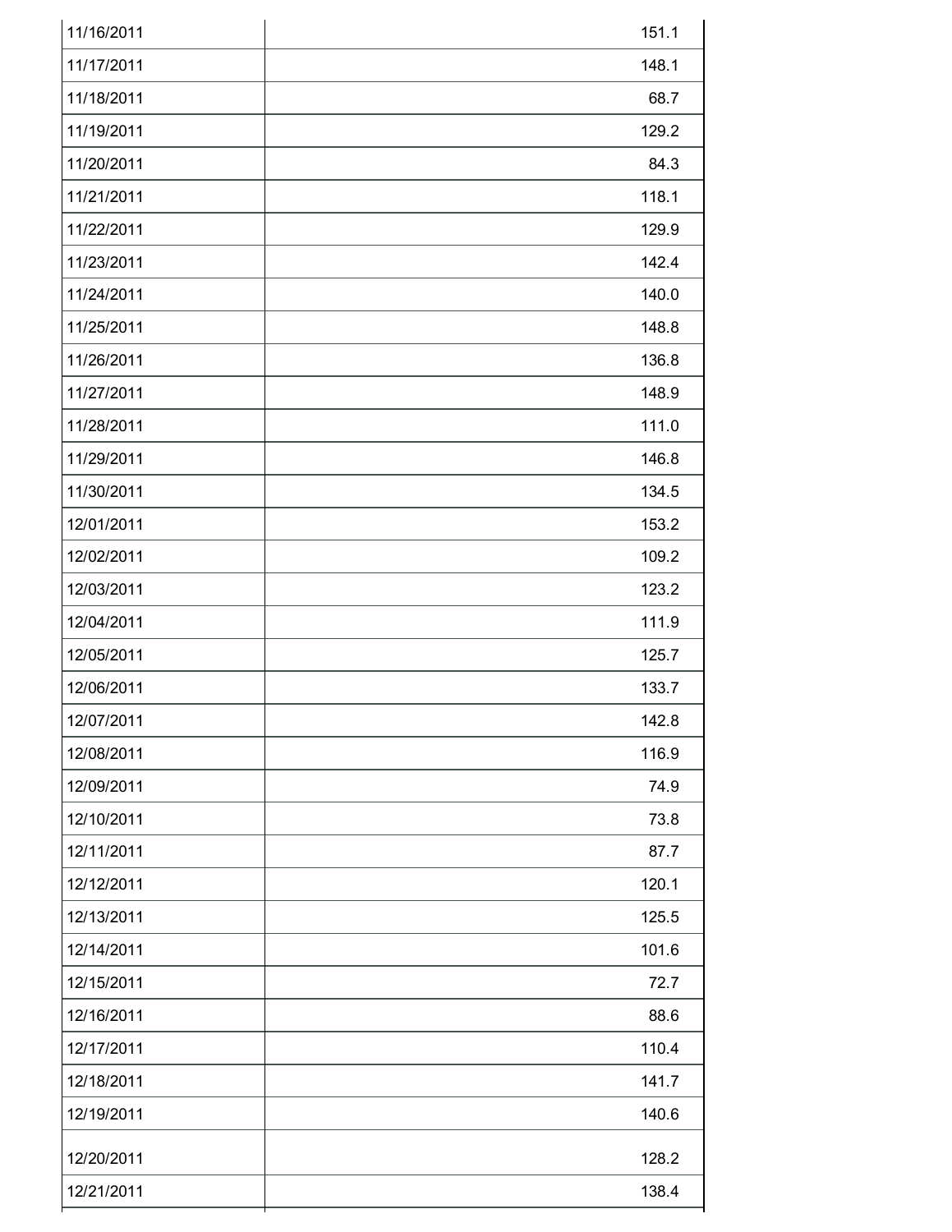| 12/22/2011 | 120.2 |
|------------|-------|
| 12/23/2011 | 104.2 |
| 12/24/2011 | 100.4 |
| 12/25/2011 | 104.2 |
| 12/26/2011 | 105.3 |
| 12/27/2011 | 66.0  |
| 12/28/2011 | 151.3 |
| 12/29/2011 | 146.4 |
| 12/30/2011 | 137.1 |
| 12/31/2011 | 140.2 |
| 01/01/2012 | 139.1 |
| 01/02/2012 | 77.3  |
| 01/03/2012 | 158.6 |
| 01/04/2012 | 152.1 |
| 01/05/2012 | 148.1 |
| 01/06/2012 | 146.0 |
| 01/07/2012 | 143.2 |
| 01/08/2012 | 133.0 |
| 01/09/2012 | 132.3 |
| 01/10/2012 | 140.1 |
| 01/11/2012 | 26.3  |
| 01/12/2012 | 137.6 |
| 01/13/2012 | 118.1 |
| 01/14/2012 | 68.0  |
| 01/15/2012 | 158.5 |
| 01/16/2012 | 145.2 |
| 01/17/2012 | 147.1 |
| 01/18/2012 | 146.9 |
| 01/19/2012 | 158.0 |
| 01/20/2012 | 153.0 |
| 01/21/2012 | 147.0 |
| 01/22/2012 | 136.5 |
| 01/23/2012 | 112.9 |
| 01/24/2012 | 119.4 |
| 01/25/2012 | 100.2 |
| 01/26/2012 | 147.0 |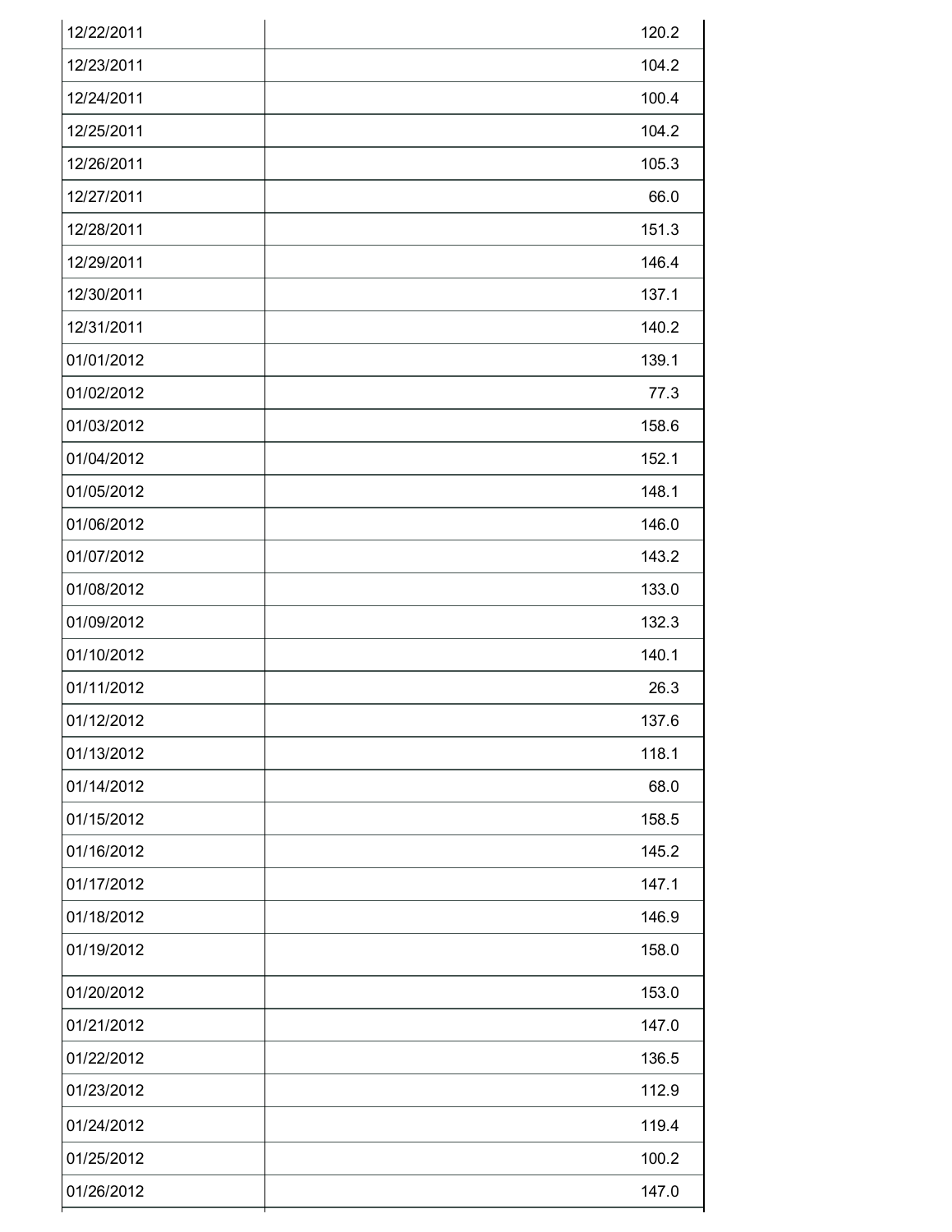| 01/27/2012 | 54.2  |
|------------|-------|
| 01/28/2012 | 134.3 |
| 01/29/2012 | 122.9 |
| 01/30/2012 | 145.6 |
| 01/31/2012 | 150.9 |
| 02/01/2012 | 98.6  |
| 02/02/2012 | 82.5  |
| 02/03/2012 | 79.5  |
| 02/04/2012 | 121.3 |
| 02/05/2012 | 52.1  |
| 02/06/2012 | 86.2  |
| 02/07/2012 | 159.5 |
| 02/08/2012 | 141.4 |
| 02/09/2012 | 119.7 |
| 02/10/2012 | 127.7 |
| 02/11/2012 | 143.0 |
| 02/12/2012 | 160.9 |
| 02/13/2012 | 157.3 |
| 02/14/2012 | 156.8 |
| 02/15/2012 | 174.8 |
| 02/16/2012 | 157.6 |
| 02/17/2012 | 151.6 |
| 02/18/2012 | 147.1 |
| 02/19/2012 | 164.6 |
| 02/20/2012 | 187.4 |
| 02/21/2012 | 173.6 |
| 02/22/2012 | 179.7 |
| 02/23/2012 | 183.5 |
| 02/24/2012 | 189.1 |
| 02/25/2012 | 137.8 |
| 02/26/2012 | 126.8 |
| 02/27/2012 | 129.9 |
| 02/28/2012 | 161.4 |
| 02/29/2012 | 164.8 |
| 03/01/2012 | 193.8 |
| 03/02/2012 | 176.6 |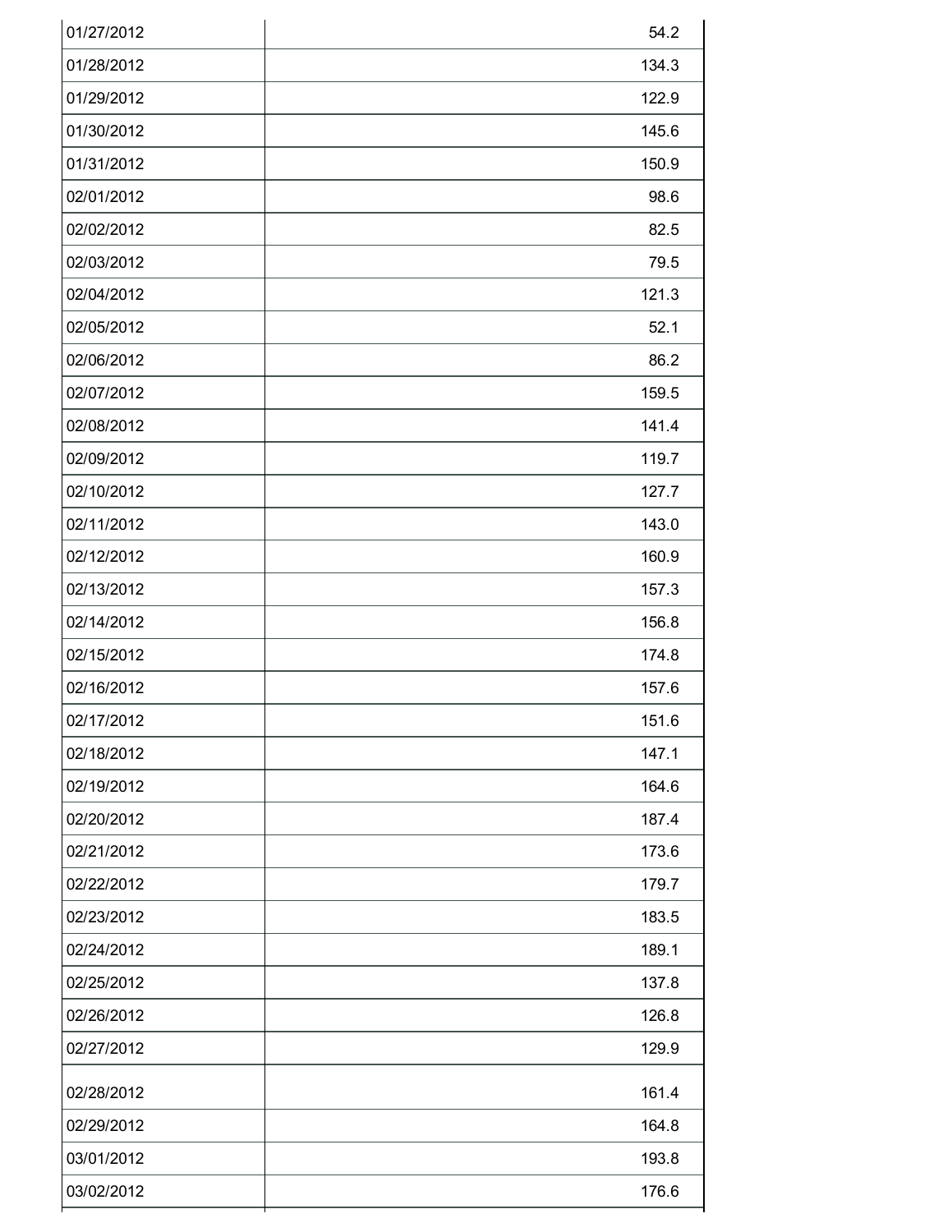| 03/03/2012 | 174.4 |
|------------|-------|
| 03/04/2012 | 174.3 |
| 03/05/2012 | 213.5 |
| 03/06/2012 | 200.1 |
| 03/07/2012 | 157.9 |
| 03/08/2012 | 116.3 |
| 03/09/2012 | 188.6 |
| 03/10/2012 | 198.5 |
| 03/11/2012 | 130.2 |
| 03/12/2012 | 146.8 |
| 03/13/2012 | 180.6 |
| 03/14/2012 | 184.9 |
| 03/15/2012 | 166.5 |
| 03/16/2012 | 100.3 |
| 03/17/2012 | 205.4 |
| 03/18/2012 | 195.5 |
| 03/19/2012 | 177.2 |
| 03/20/2012 | 182.0 |
| 03/21/2012 | 174.0 |
| 03/22/2012 | 196.8 |
| 03/23/2012 | 213.0 |
| 03/24/2012 | 213.1 |
| 03/25/2012 | 164.4 |
| 03/26/2012 | 226.7 |
| 03/27/2012 | 167.8 |
| 03/28/2012 | 206.5 |
| 03/29/2012 | 220.9 |
| 03/30/2012 | 220.0 |
| 03/31/2012 | 200.2 |
| 04/01/2012 | 220.0 |
| 04/02/2012 | 224.0 |
| 04/03/2012 | 224.1 |
| 04/04/2012 | 224.6 |
| 04/05/2012 | 208.4 |
| 04/06/2012 | 207.8 |
| 04/07/2012 | 204.2 |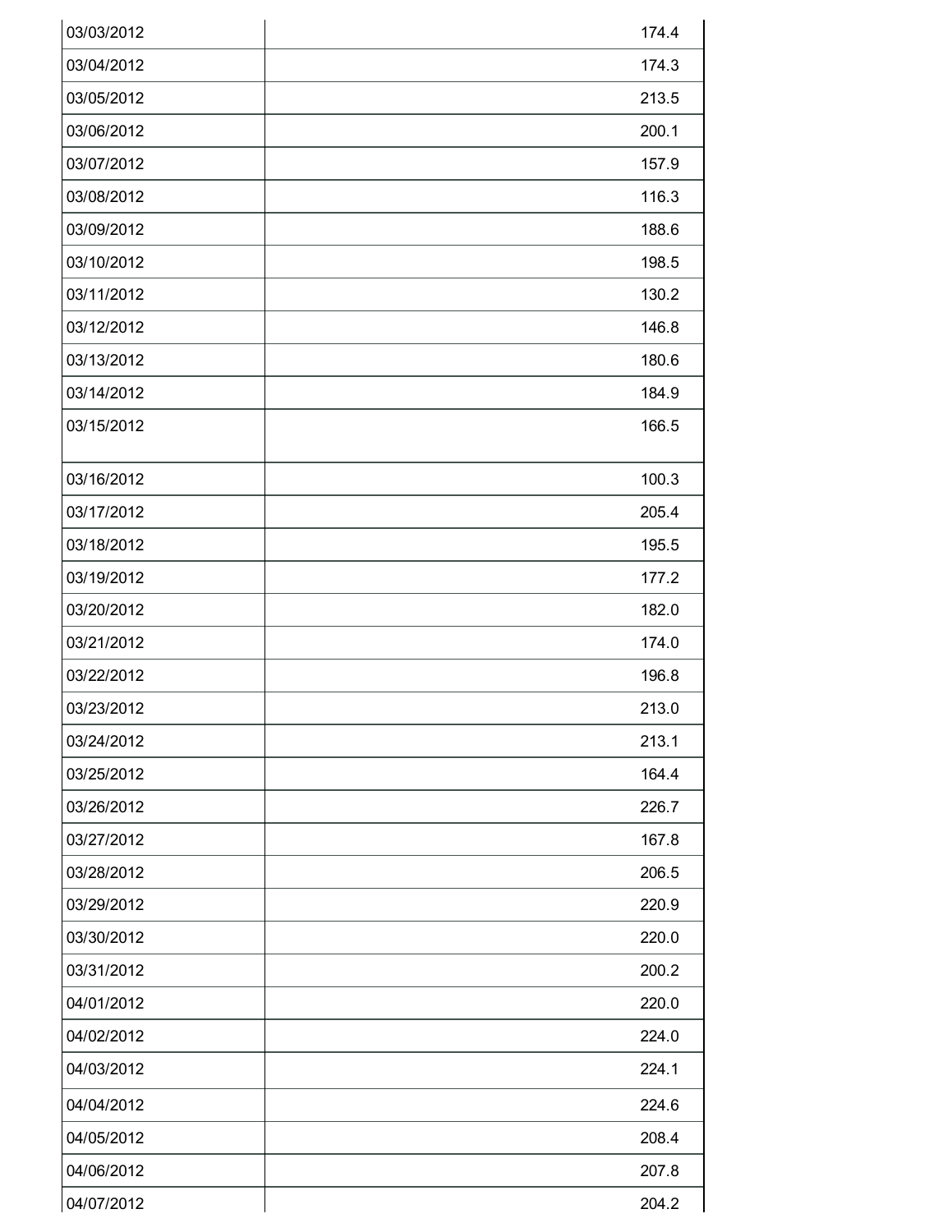| 04/08/2012 | 232.7 |
|------------|-------|
| 04/09/2012 | 212.6 |
| 04/10/2012 | 188.5 |
| 04/11/2012 | 234.5 |
| 04/12/2012 | 228.9 |
| 04/13/2012 | 230.5 |
| 04/14/2012 | 106.7 |
| 04/15/2012 | 151.7 |
| 04/16/2012 | 182.3 |
| 04/17/2012 | 191.0 |
| 04/18/2012 | 225.8 |
| 04/19/2012 | 217.9 |
| 04/20/2012 | 207.3 |
| 04/21/2012 | 54.1  |
| 04/22/2012 | 226.1 |
| 04/23/2012 | 222.8 |
| 04/24/2012 | 263.2 |
| 04/25/2012 | 253.7 |
| 04/26/2012 | 250.4 |
| 04/27/2012 | 222.7 |
| 04/28/2012 | 140.6 |
| 04/29/2012 | 54.6  |
| 04/30/2012 | 137.1 |
| 05/01/2012 | 152.0 |
| 05/02/2012 | 124.1 |
| 05/03/2012 | 203.7 |
| 05/04/2012 | 189.6 |
| 05/05/2012 | 214.0 |
| 05/06/2012 | 197.5 |
| 05/07/2012 | 232.6 |
| 05/08/2012 | 235.4 |
| 05/09/2012 | 213.2 |
| 05/10/2012 | 232.8 |
| 05/11/2012 | 237.5 |
| 05/12/2012 | 172.9 |
| 05/13/2012 | 178.6 |
|            |       |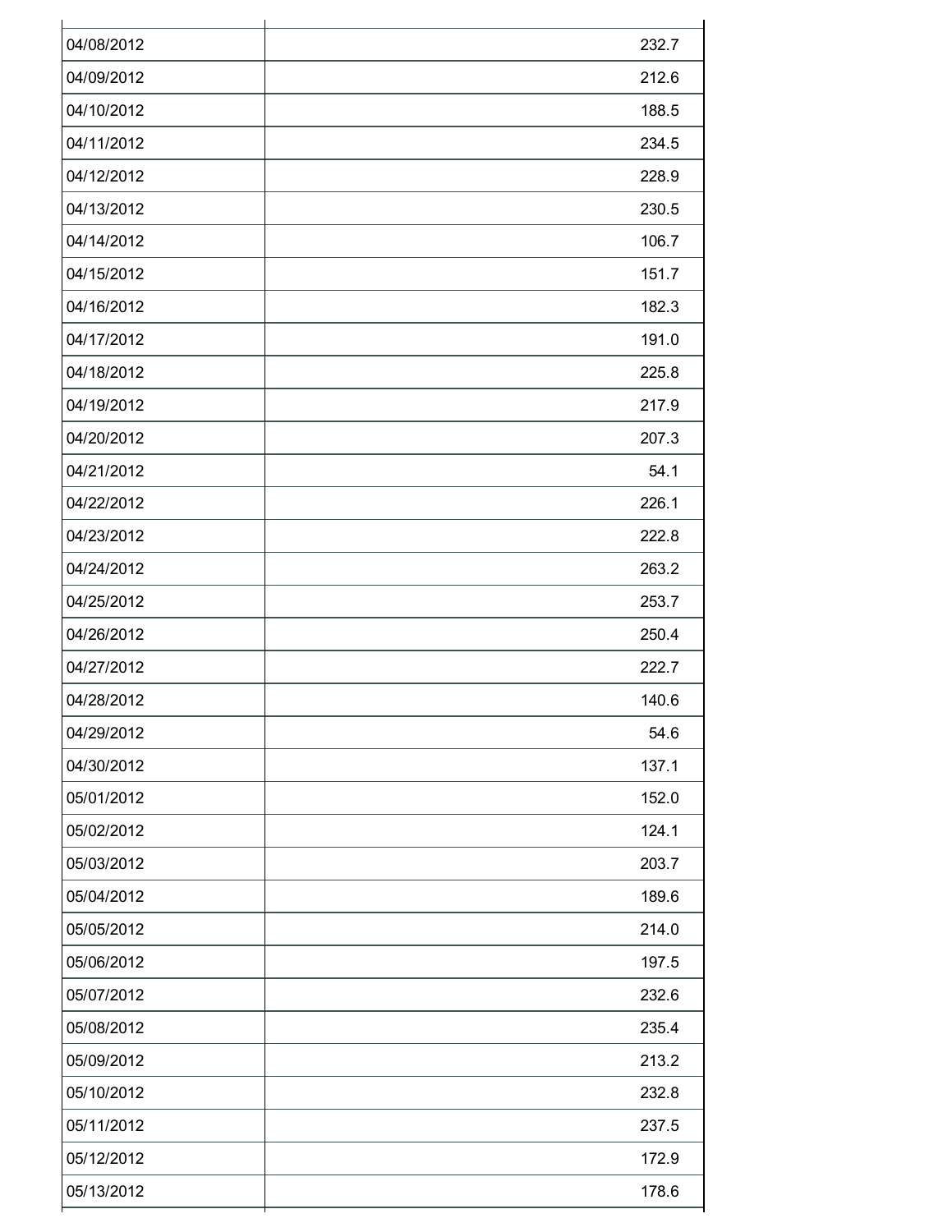| 05/14/2012 | 212.5 |
|------------|-------|
| 05/15/2012 | 210.7 |
| 05/16/2012 | 71.2  |
| 05/17/2012 | 164.6 |
| 05/18/2012 | 237.0 |
| 05/19/2012 | 215.6 |
| 05/20/2012 | 233.9 |
| 05/21/2012 | 237.7 |
| 05/22/2012 | 232.6 |
| 05/23/2012 | 208.7 |
| 05/24/2012 | 211.1 |
| 05/25/2012 | 218.3 |
| 05/26/2012 | 233.6 |
| 05/27/2012 | 226.5 |
| 05/28/2012 | 237.3 |
| 05/29/2012 | 241.7 |
| 05/30/2012 | 248.8 |
| 05/31/2012 | 129.9 |
| 06/01/2012 | 98.4  |
| 06/02/2012 | 217.6 |
| 06/03/2012 | 240.4 |
| 06/04/2012 | 181.3 |
| 06/05/2012 | 156.3 |
| 06/06/2012 | 87.9  |
| 06/07/2012 | 152.2 |
| 06/08/2012 | 200.1 |
| 06/09/2012 | 220.2 |
| 06/10/2012 | 160.4 |
| 06/11/2012 | 219.0 |
| 06/12/2012 | 245.2 |
| 06/13/2012 | 220.6 |
| 06/14/2012 | 243.0 |
| 06/15/2012 | 239.4 |
| 06/16/2012 | 181.4 |
| 06/17/2012 | 226.5 |
| 06/18/2012 | 224.1 |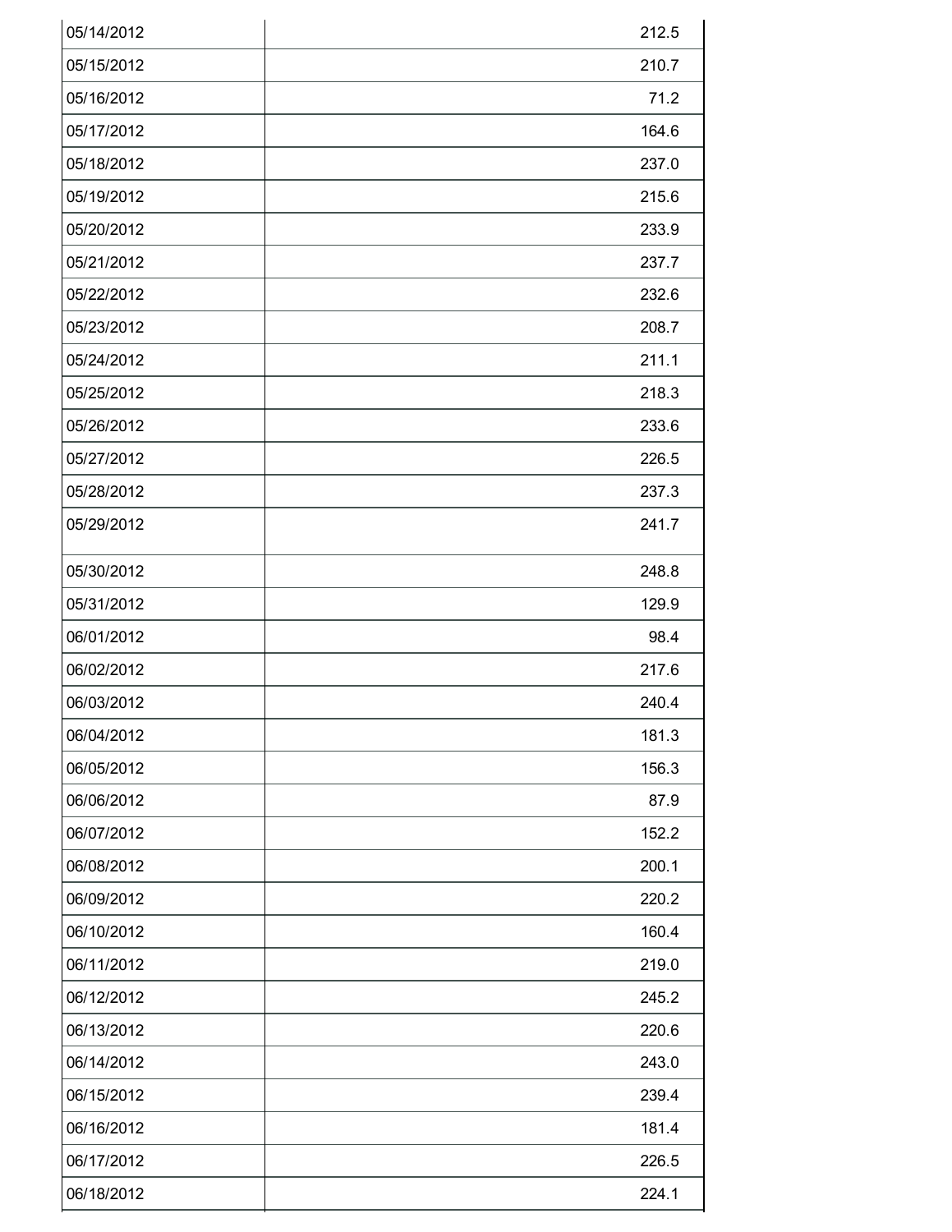| 06/19/2012 | 109.6 |
|------------|-------|
| 06/20/2012 | 129.8 |
| 06/21/2012 | 101.6 |
| 06/22/2012 | 43.5  |
| 06/23/2012 | 38.7  |
| 06/24/2012 | 59.6  |
| 06/25/2012 | 128.2 |
| 06/26/2012 | 181.6 |
| 06/27/2012 | 214.4 |
| 06/28/2012 | 247.4 |
| 06/29/2012 | 244.9 |
| 06/30/2012 | 242.4 |
| 07/01/2012 | 240.0 |
| 07/02/2012 | 209.7 |
| 07/03/2012 | 219.3 |
| 07/04/2012 | 112.6 |
| 07/05/2012 | 134.5 |
| 07/06/2012 | 104.9 |
| 07/07/2012 | 137.0 |
| 07/08/2012 | 164.5 |
| 07/09/2012 | 181.2 |
| 07/10/2012 | 167.9 |
| 07/11/2012 | 215.2 |
| 07/12/2012 | 221.0 |
| 07/13/2012 | 127.7 |
| 07/14/2012 | 121.2 |
| 07/15/2012 | 202.8 |
| 07/16/2012 | 157.5 |
| 07/17/2012 | 182.5 |
| 07/18/2012 | 204.6 |
| 07/19/2012 | 209.7 |
| 07/20/2012 | 198.9 |
| 07/21/2012 | 113.8 |
| 07/22/2012 | 81.7  |
| 07/23/2012 | 178.1 |
| 07/24/2012 | 217.1 |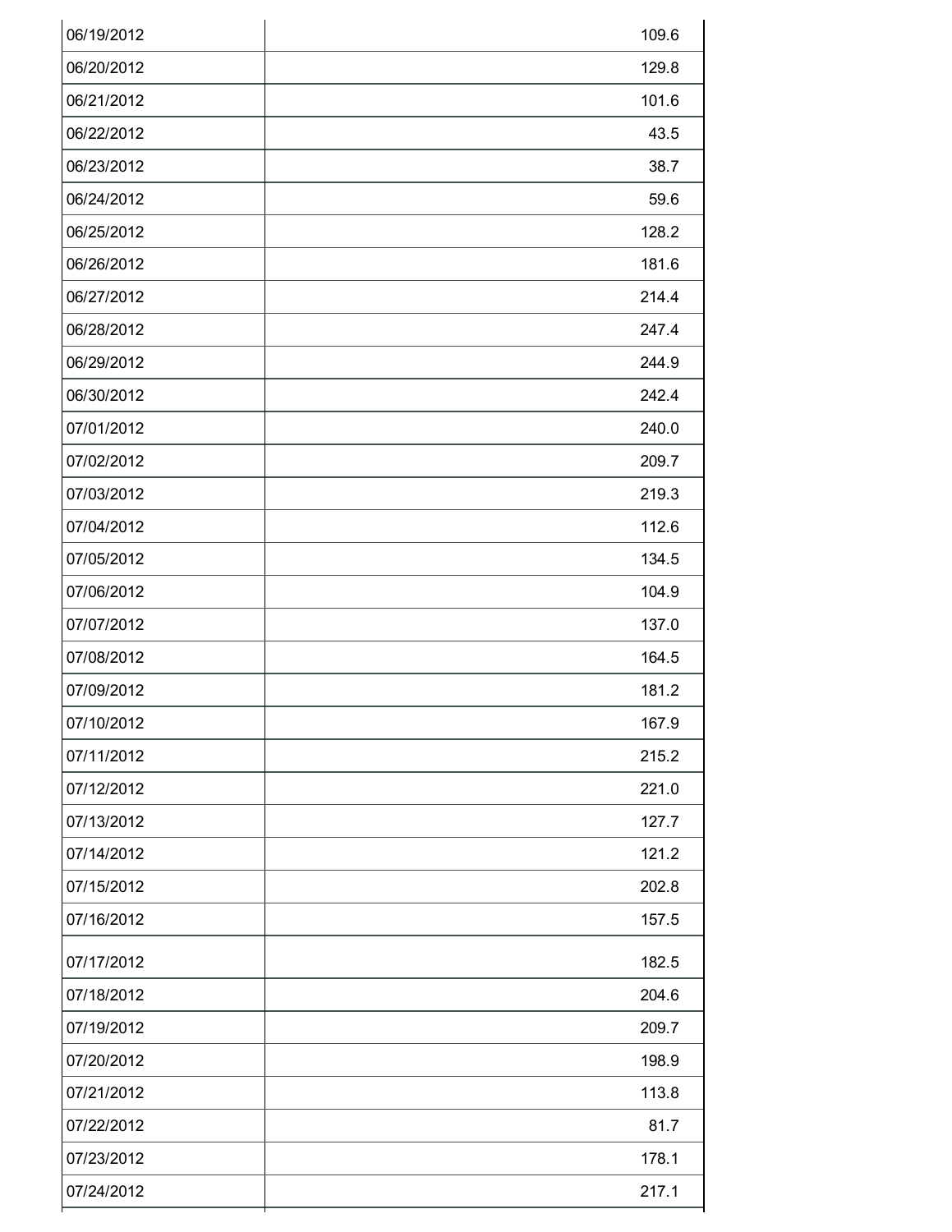| 07/25/2012 | 224.5 |
|------------|-------|
| 07/26/2012 | 218.0 |
| 07/27/2012 | 195.7 |
| 07/28/2012 | 160.2 |
| 07/29/2012 | 230.2 |
| 07/30/2012 | 139.1 |
| 07/31/2012 | 199.2 |
| 08/01/2012 | 235.4 |
| 08/02/2012 | 234.6 |
| 08/03/2012 | 200.3 |
| 08/04/2012 | 217.0 |
| 08/05/2012 | 124.9 |
| 08/06/2012 | 141.3 |
| 08/07/2012 | 205.7 |
| 08/08/2012 | 210.8 |
| 08/09/2012 | 163.5 |
| 08/10/2012 | 120.2 |
| 08/11/2012 | 162.6 |
| 08/12/2012 | 132.7 |
| 08/13/2012 | 152.4 |
| 08/14/2012 | 216.5 |
| 08/15/2012 | 192.9 |
| 08/16/2012 | 146.8 |
| 08/17/2012 | 147.2 |
| 08/18/2012 | 203.5 |
| 08/19/2012 | 215.6 |
| 08/20/2012 | 221.1 |
| 08/21/2012 | 206.8 |
| 08/22/2012 | 204.1 |
| 08/23/2012 | 193.8 |
| 08/24/2012 | 191.7 |
| 08/25/2012 | 76.2  |
| 08/26/2012 | 56.4  |
| 08/27/2012 | 140.4 |
| 08/28/2012 | 204.4 |
| 08/29/2012 | 201.2 |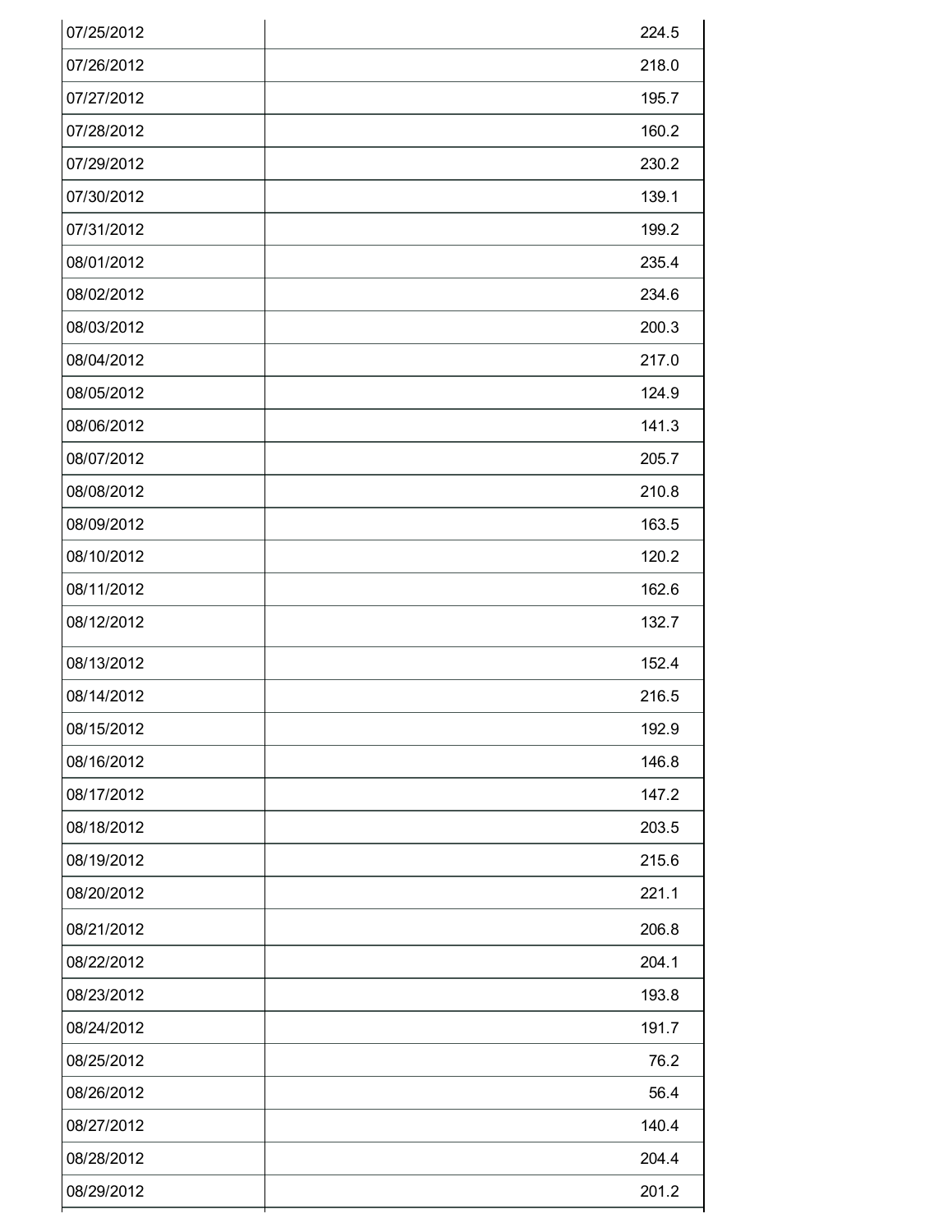| 08/31/2012<br>132.8<br>09/01/2012<br>180.6<br>09/02/2012<br>173.8<br>09/03/2012<br>206.6<br>09/04/2012<br>220.8<br>09/05/2012<br>208.9<br>09/06/2012<br>207.3<br>09/07/2012<br>176.2<br>09/08/2012<br>207.2<br>09/09/2012<br>181.7<br>09/10/2012<br>158.8<br>09/11/2012<br>160.6<br>09/12/2012<br>173.8<br>09/13/2012<br>108.0<br>09/14/2012<br>148.4<br>09/15/2012<br>123.2<br>09/16/2012<br>136.9<br>09/17/2012<br>128.9<br>09/18/2012<br>142.6<br>09/19/2012<br>165.8<br>09/20/2012<br>185.6<br>79.1<br>09/21/2012<br>09/22/2012<br>131.9<br>146.0<br>09/23/2012<br>123.2<br>09/24/2012<br>09/25/2012<br>98.5<br>09/26/2012<br>126.5<br>09/27/2012<br>180.4<br>09/28/2012<br>190.5<br>190.6<br>09/29/2012<br>09/30/2012<br>164.0 | 08/30/2012 | 184.3 |
|-------------------------------------------------------------------------------------------------------------------------------------------------------------------------------------------------------------------------------------------------------------------------------------------------------------------------------------------------------------------------------------------------------------------------------------------------------------------------------------------------------------------------------------------------------------------------------------------------------------------------------------------------------------------------------------------------------------------------------------|------------|-------|
|                                                                                                                                                                                                                                                                                                                                                                                                                                                                                                                                                                                                                                                                                                                                     |            |       |
|                                                                                                                                                                                                                                                                                                                                                                                                                                                                                                                                                                                                                                                                                                                                     |            |       |
|                                                                                                                                                                                                                                                                                                                                                                                                                                                                                                                                                                                                                                                                                                                                     |            |       |
|                                                                                                                                                                                                                                                                                                                                                                                                                                                                                                                                                                                                                                                                                                                                     |            |       |
|                                                                                                                                                                                                                                                                                                                                                                                                                                                                                                                                                                                                                                                                                                                                     |            |       |
|                                                                                                                                                                                                                                                                                                                                                                                                                                                                                                                                                                                                                                                                                                                                     |            |       |
|                                                                                                                                                                                                                                                                                                                                                                                                                                                                                                                                                                                                                                                                                                                                     |            |       |
|                                                                                                                                                                                                                                                                                                                                                                                                                                                                                                                                                                                                                                                                                                                                     |            |       |
|                                                                                                                                                                                                                                                                                                                                                                                                                                                                                                                                                                                                                                                                                                                                     |            |       |
|                                                                                                                                                                                                                                                                                                                                                                                                                                                                                                                                                                                                                                                                                                                                     |            |       |
|                                                                                                                                                                                                                                                                                                                                                                                                                                                                                                                                                                                                                                                                                                                                     |            |       |
|                                                                                                                                                                                                                                                                                                                                                                                                                                                                                                                                                                                                                                                                                                                                     |            |       |
|                                                                                                                                                                                                                                                                                                                                                                                                                                                                                                                                                                                                                                                                                                                                     |            |       |
|                                                                                                                                                                                                                                                                                                                                                                                                                                                                                                                                                                                                                                                                                                                                     |            |       |
|                                                                                                                                                                                                                                                                                                                                                                                                                                                                                                                                                                                                                                                                                                                                     |            |       |
|                                                                                                                                                                                                                                                                                                                                                                                                                                                                                                                                                                                                                                                                                                                                     |            |       |
|                                                                                                                                                                                                                                                                                                                                                                                                                                                                                                                                                                                                                                                                                                                                     |            |       |
|                                                                                                                                                                                                                                                                                                                                                                                                                                                                                                                                                                                                                                                                                                                                     |            |       |
|                                                                                                                                                                                                                                                                                                                                                                                                                                                                                                                                                                                                                                                                                                                                     |            |       |
|                                                                                                                                                                                                                                                                                                                                                                                                                                                                                                                                                                                                                                                                                                                                     |            |       |
|                                                                                                                                                                                                                                                                                                                                                                                                                                                                                                                                                                                                                                                                                                                                     |            |       |
|                                                                                                                                                                                                                                                                                                                                                                                                                                                                                                                                                                                                                                                                                                                                     |            |       |
|                                                                                                                                                                                                                                                                                                                                                                                                                                                                                                                                                                                                                                                                                                                                     |            |       |
|                                                                                                                                                                                                                                                                                                                                                                                                                                                                                                                                                                                                                                                                                                                                     |            |       |
|                                                                                                                                                                                                                                                                                                                                                                                                                                                                                                                                                                                                                                                                                                                                     |            |       |
|                                                                                                                                                                                                                                                                                                                                                                                                                                                                                                                                                                                                                                                                                                                                     |            |       |
|                                                                                                                                                                                                                                                                                                                                                                                                                                                                                                                                                                                                                                                                                                                                     |            |       |
|                                                                                                                                                                                                                                                                                                                                                                                                                                                                                                                                                                                                                                                                                                                                     |            |       |
|                                                                                                                                                                                                                                                                                                                                                                                                                                                                                                                                                                                                                                                                                                                                     |            |       |
|                                                                                                                                                                                                                                                                                                                                                                                                                                                                                                                                                                                                                                                                                                                                     |            |       |
|                                                                                                                                                                                                                                                                                                                                                                                                                                                                                                                                                                                                                                                                                                                                     |            |       |
| 10/01/2012<br>114.6                                                                                                                                                                                                                                                                                                                                                                                                                                                                                                                                                                                                                                                                                                                 |            |       |
| 10/02/2012<br>141.8                                                                                                                                                                                                                                                                                                                                                                                                                                                                                                                                                                                                                                                                                                                 |            |       |
| 10/03/2012<br>158.7                                                                                                                                                                                                                                                                                                                                                                                                                                                                                                                                                                                                                                                                                                                 |            |       |
| 10/04/2012<br>153.7                                                                                                                                                                                                                                                                                                                                                                                                                                                                                                                                                                                                                                                                                                                 |            |       |